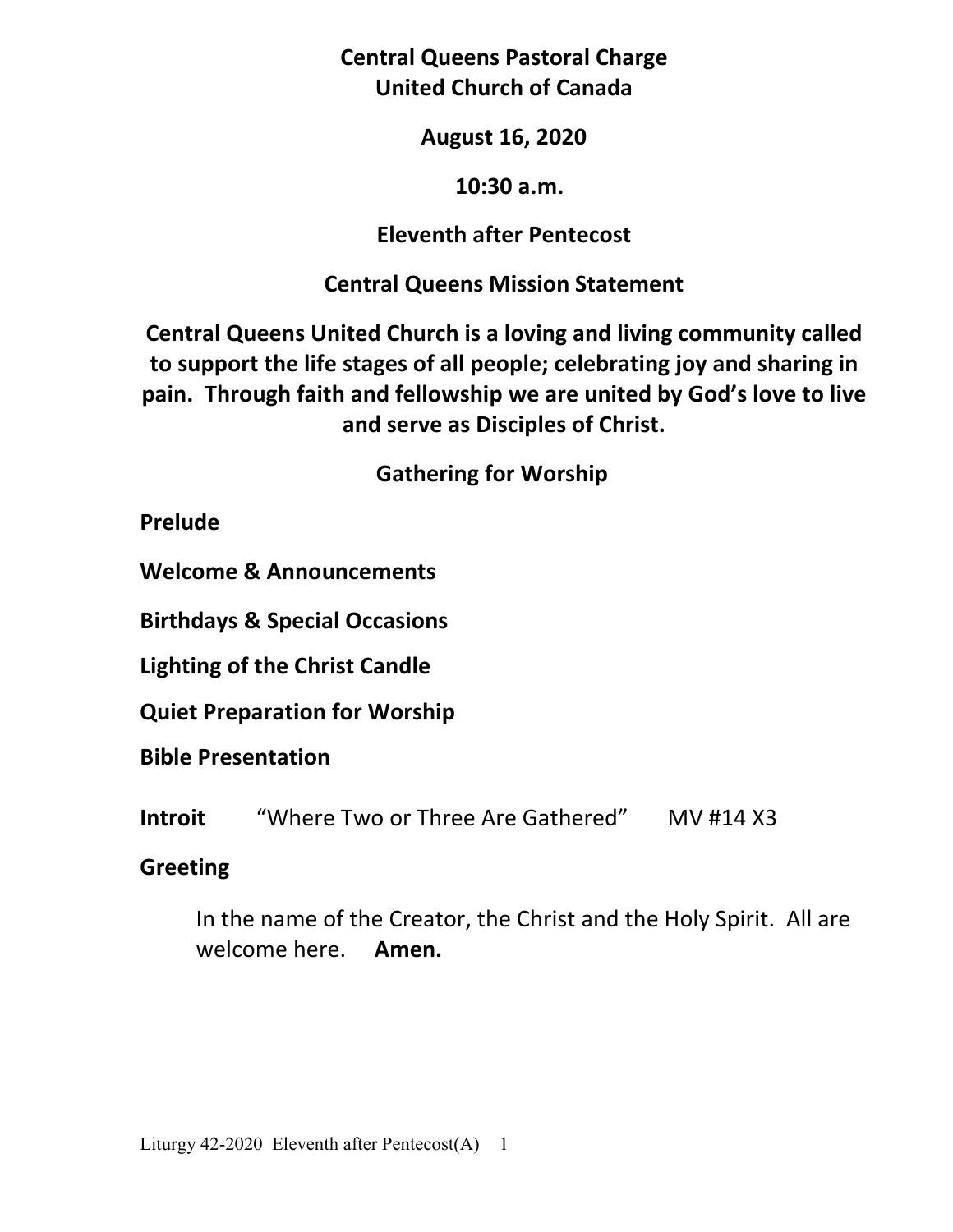## **Call to Worship**

 How very good and pleasant it is when kindred live together in unity!

 **It is like a summer rain which restores the parched earth.**  It is like a cool breeze at the shore of a lake, at the top of a mountain or through a crowded city street.

## **God meets us here.**

 We have gathered to worship the Maker of Our Days, the Restorer of Our Souls and the Breath of Our Lives.

**Hymn** "Deep in our Hearts"MV #154

## **Prayer of Approach**

Maker of Our Days,

 you created each of us unique beings with differing strengths and weaknesses. Help us not only to use our strengths to assist others but also to allow others to use their strengths to meet our weaknesses.

## **Restorer of Our Souls,**

 **you have seen the parched places we have made in our lives, along with the devastation thrust upon us by the action or inaction of others. Meet us in the places of our deepest pain so that our facades of self-sufficiency might fall away, and we might be drawn into right relationship with you and one another.** 

 Breath of Our Lives, without you we are but a mound of clay. Fill us with your presence, invigorate our worship, set us on fire so that others might be drawn into your light and nurtured by the warmth of your loving care.

*We share in the ancient prayer Jesus prayed ...*

## **Lord's Prayer**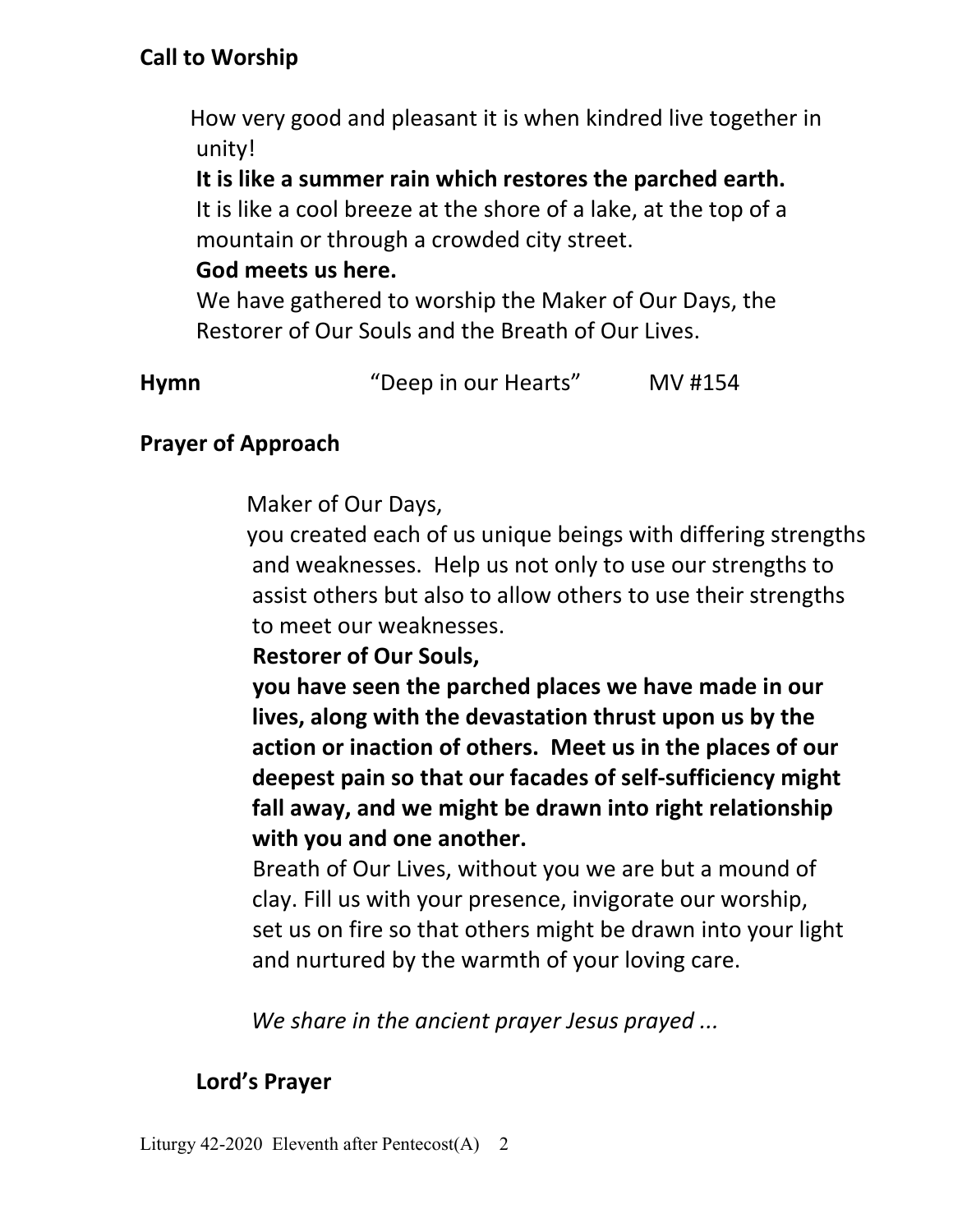**Our Father, who art in heaven, hallowed be thy name. Thy Kingdom come, thy will be done on earth, as it is in heaven. Give us this day our daily bread; and forgive us our trespasses, as we forgive those who trespass against us; and lead us not into temptation, but deliver us from evil. For thine is the kingdom, the power, and the glory, for ever and ever. Amen.**

| Psalm 133   |                                   | <b>VU #856</b> |
|-------------|-----------------------------------|----------------|
| <b>Hymn</b> | "Welcome, Jesus, You Are Welcome" | MV #137        |

#### **All God's Children**

#### **Presentation of Our Gifts**

#### **Prayer of Confession**

When we try to go it on our own lacking faith in divine providence,

**Lord have mercy.** 

 *Time for personal reflection and confession.*

 When we have not recognized God at work in the faith of others, **Christ have mercy.** 

 *Time for personal reflection and confession.* 

In all that we have done and all that we have left undone,

Liturgy 42-2020 Eleventh after Pentecost(A) 3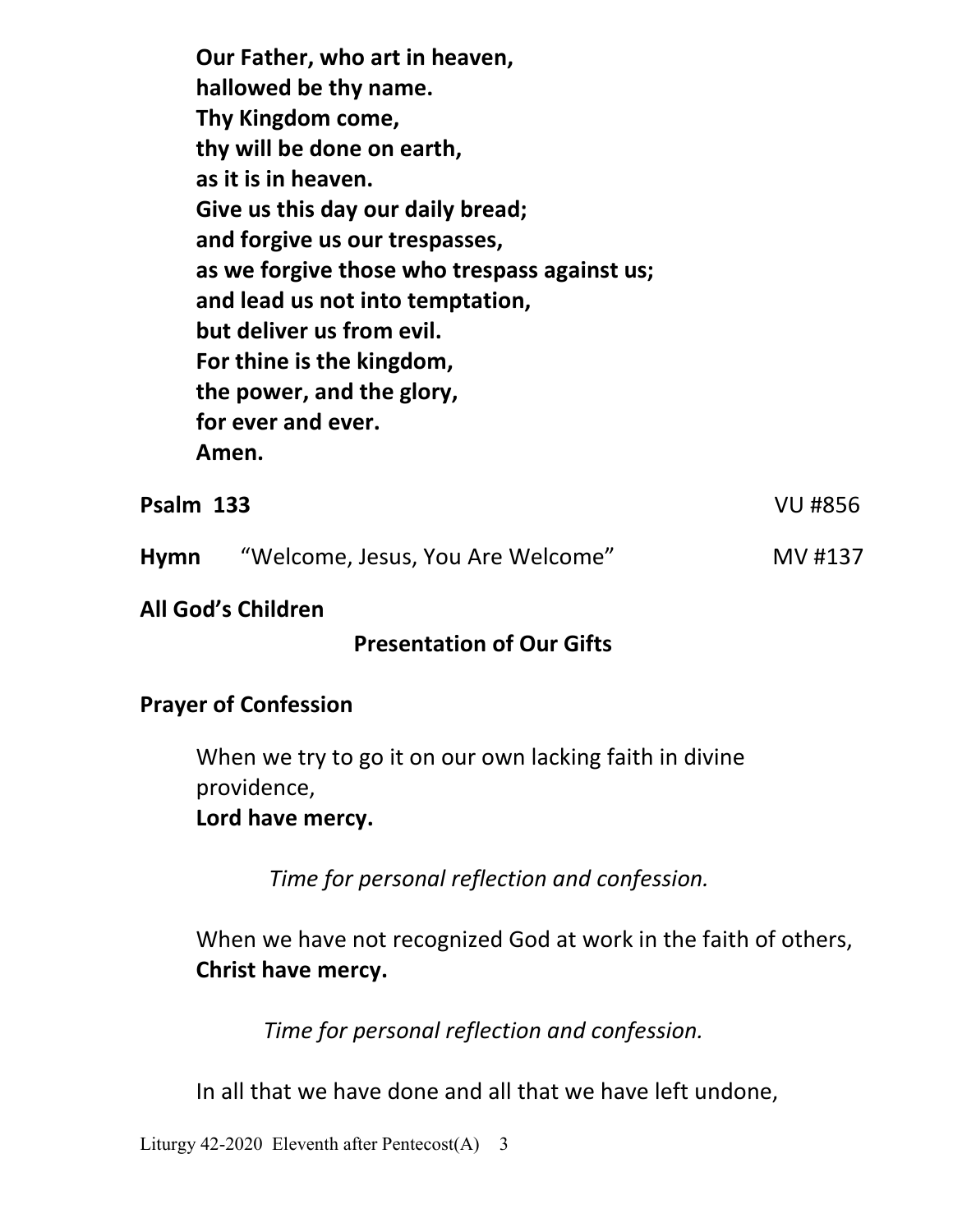## **Lord have mercy.**

 *Time for personal reflection and confession.* 

#### **Assurance of God unending love**

 God calls each of us by name and cries out with tears of joy as we recognize God in our admission of need.

 **Praise be to God who welcomes us as we are, challenges us to let go of our guilt and provides a way for us to walk on together.**

#### **Offertory Invitation**

 In times of plenty and want, God provides for our deepest needs. Give generously out of the abundance of God's blessing so that in these challenging times God's work might continue.

| <b>Offertory</b><br>"What Can I Do?" | MV #191 |  |
|--------------------------------------|---------|--|
|--------------------------------------|---------|--|

**Presentation of Offering** 

**Offertory Prayer** 

 **Holy God, you are our provider. We dedicate to your service our lives and these offerings from your blessing and our labour. Work in us and through us to extend your love and care, here and around the world. Amen.**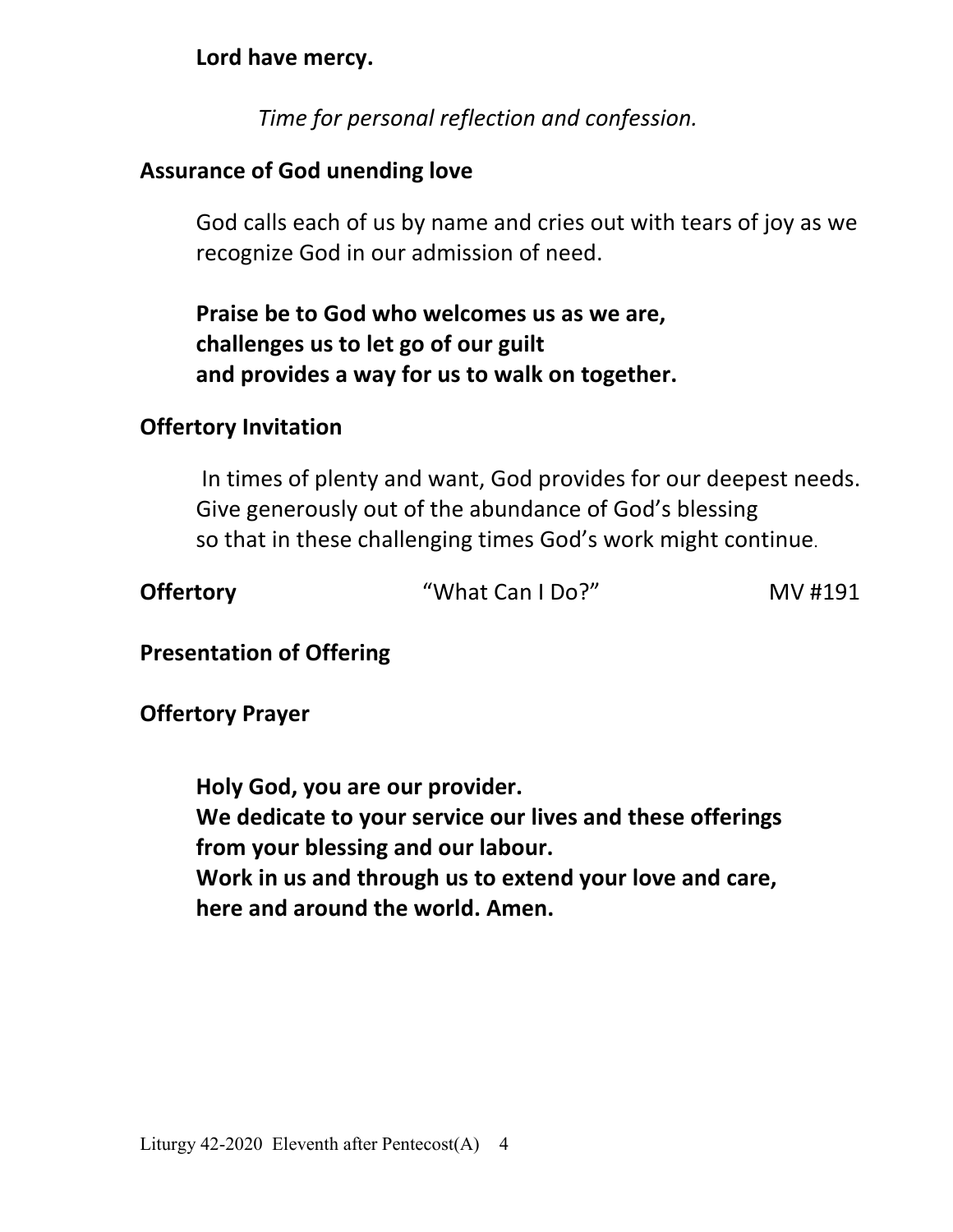## **Sacred Readings**

## **Genesis 45:1-15**

Then Joseph could no longer control himself before all those who stood by him, and he cried out, "Send everyone away from me." So no one stayed with him when Joseph made himself known to his brothers. And he wept so loudly that the Egyptians heard it, and the household of Pharaoh heard it. Joseph said to his brothers, "I am Joseph. Is my father still alive?" But his brothers could not answer him, so dismayed were they at his presence. Then Joseph said to his brothers, "Come closer to me." And they came closer. He said, "I am your brother, Joseph, whom you sold into Egypt. And now do not be distressed, or angry with yourselves, because you sold me here; for God sent me before you to preserve life. For the famine has been in the land these two years; and there are five more years in which there will be neither plowing nor harvest. God sent me before you to preserve for you a remnant on earth, and to keep alive for you many survivors. So it was not you who sent me here, but God; he has made me a father to Pharaoh, and lord of all his house and ruler over all the land of Egypt. Hurry and go up to my father and say to him, 'Thus says your son Joseph, God has made me lord of all Egypt; come down to me, do not delay. You shall settle in the land of Goshen, and you shall be near me, you and your children and your children's children, as well as your flocks, your herds, and all that you have. I will provide for you there—since there are five more years of famine to come—so that you and your household, and all that you have, will not come to poverty.' And now your eyes and the eyes of my brother Benjamin see that it is my own mouth that speaks to you. You must tell my father how greatly I am honoured in Egypt, and all that you have seen. Hurry and bring my father down here." Then he fell upon his brother Benjamin's neck and wept, while Benjamin wept upon his neck. And he kissed all his brothers and wept upon them; and after that his brothers talked with him.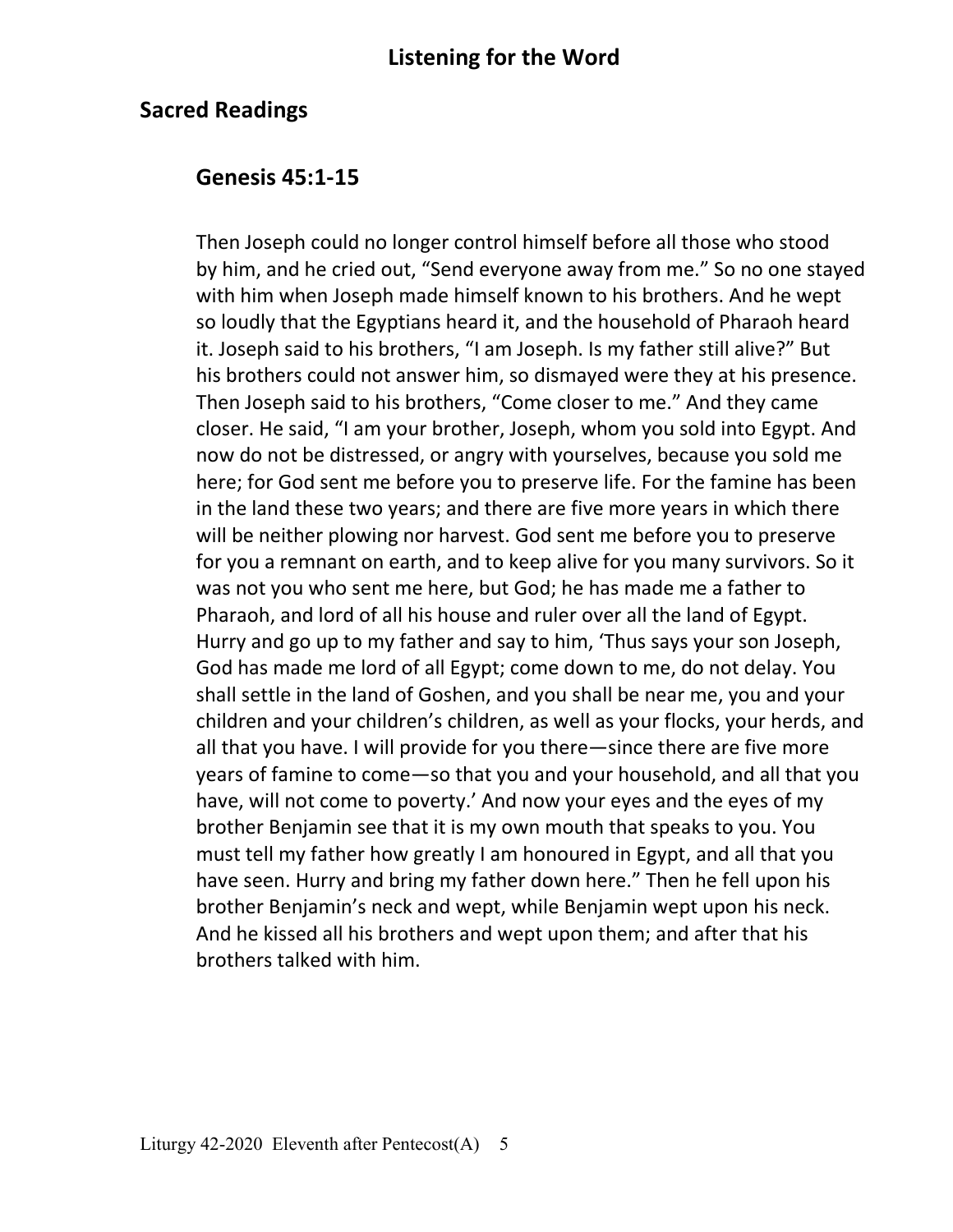Then he called the crowd to him and said to them, "Listen and understand: it is not what goes into the mouth that defiles a person, but it is what comes out of the mouth that defiles." Then the disciples approached and said to him, "Do you know that the Pharisees took offense when they heard what you said?" He answered, "Every plant that my heavenly Father has not planted will be uprooted. Let them alone; they are blind guides of the blind. And if one blind person guides another, both will fall into a pit." But Peter said to him, "Explain this parable to us." Then he said, "Are you also still without understanding? Do you not see that whatever goes into the mouth enters the stomach, and goes out into the sewer? But what comes out of the mouth proceeds from the heart, and this is what defiles. For out of the heart come evil intentions, murder, adultery, fornication, theft, false witness, slander. These are what defile a person, but to eat with unwashed hands does not defile."Jesus left that place and went away to the district of Tyre and Sidon. Just then a Canaanite woman from that region came out and started shouting, "Have mercy on me, Lord, Son of David; my daughter is tormented by a demon." But he did not answer her at all. And his disciples came and urged him, saying, "Send her away, for she keeps shouting after us." He answered, "I was sent only to the lost sheep of the house of Israel." But she came and knelt before him, saying, "Lord, help me." He answered, "It is not fair to take the children's food and throw it to the dogs." She said, "Yes, Lord, yet even the dogs eat the crumbs that fall from their masters' table." Then Jesus answered her, "Woman, great is your faith! Let it be done for you as you wish." And her daughter was healed instantly.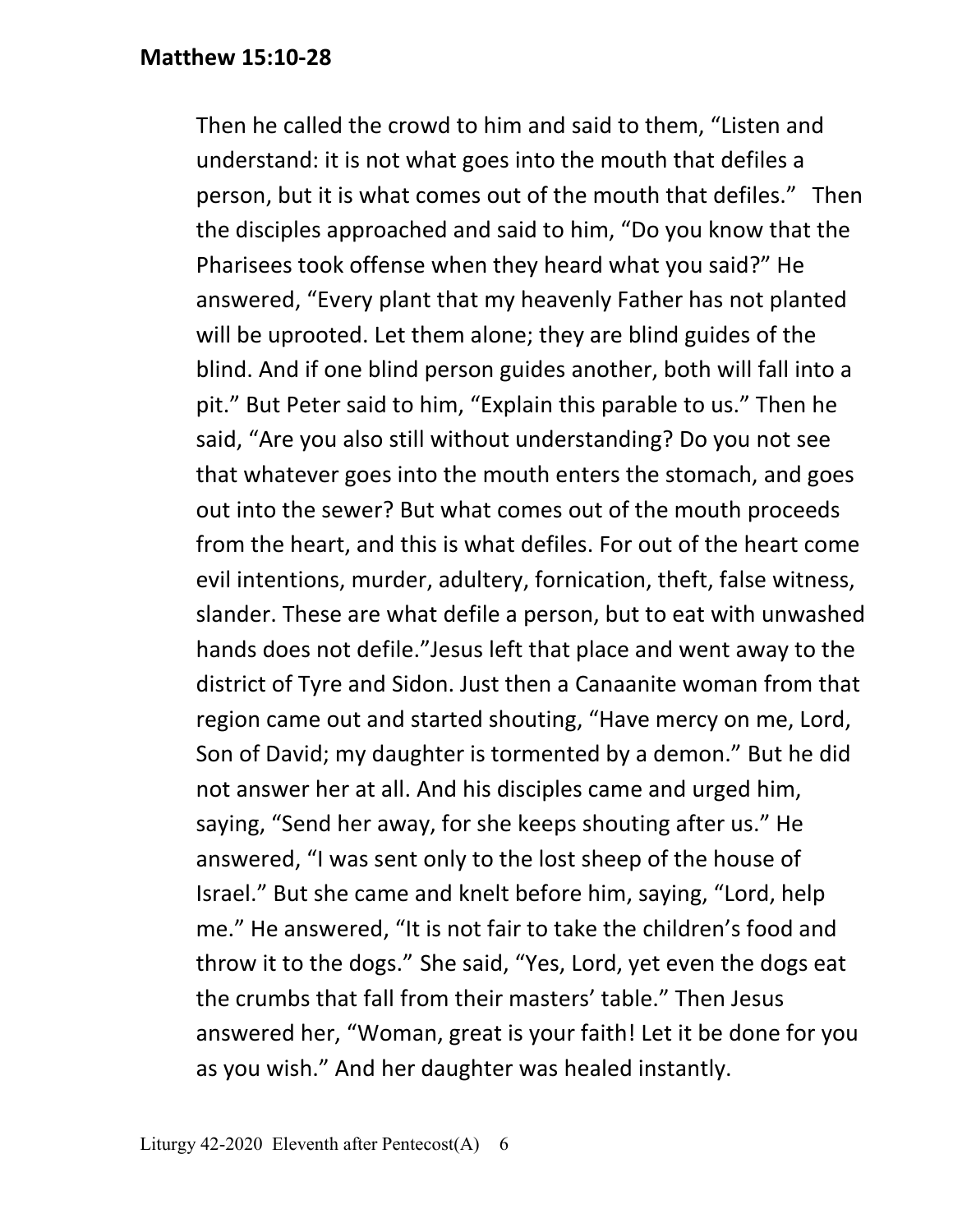#### **Anthem**

#### **Sermon**

#### **Pastoral Prayer**

 Living Christ, so many different people reached out to you in times of desperation with so many different needs. Yet you had compassion for them all. Christ Jesus, we know both struggle and joy in our lives, too. This day we set before you our many different hopes and concerns. Fill us with your compassion as we pray.

 For all that we are and all that we do, all we wish we could do and all we long for…

 *(silence)* 

 We pray for everything we work for in our church and community, and everything we hope for in the face of so much change…

 *(silence)* 

 We pray for the choices we face in our country and community, in our homes and workplaces, and for all the responsibilities we bear in our different roles…

 *(silence)* 

We pray for the troubles that weary us, the situations that puzzle us and the uncertainty that surrounds us…

 *(silence)* 

 We remember before you each situation that worries us and each person we care about…

```
 (silence)
```
 Living Christ, you are the Source of peace and new possibility for us all. Help us trust in your grace for today and tomorrow. Fill us with the strength and hope we need to walk with you, united in your love. Amen

## **Responding to the Word**

| <b>Hymn</b> | "O For a World" | VU # 697 |
|-------------|-----------------|----------|
|-------------|-----------------|----------|

Liturgy 42-2020 Eleventh after Pentecost(A) 7